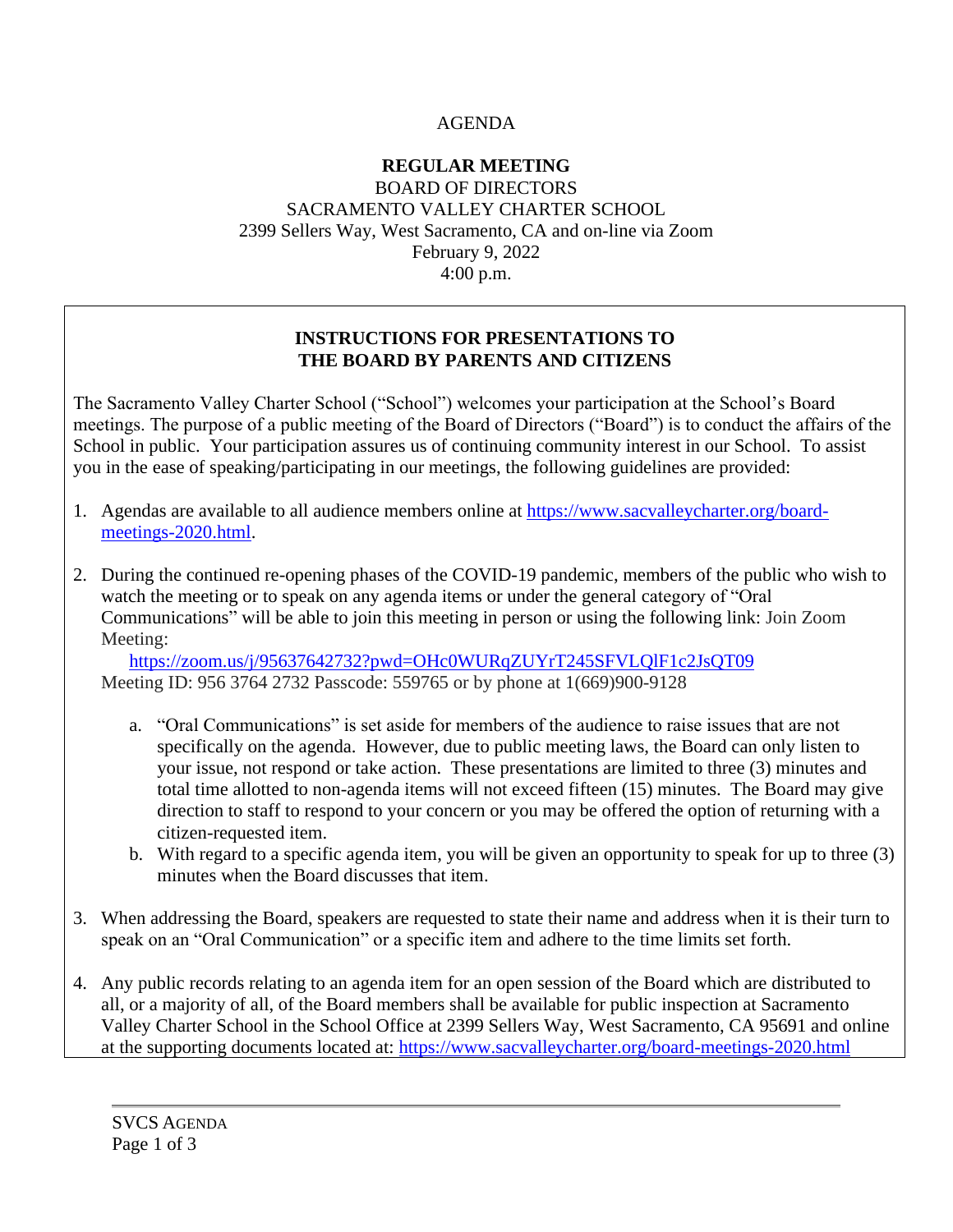#### **I. PRELIMINARY**

#### **A. CALL TO ORDER**

Meeting was called to order at

#### **B. ROLL CALL**

|                   | Present | Absent |
|-------------------|---------|--------|
| Chamkaur Dhatt    |         |        |
| Narinder Thandi   |         |        |
| Surjit S. Dhillon |         |        |
| Bhajan S. Bhinder |         |        |
| Daljit Ghuman     |         |        |

#### **II. OPEN SESSION**

## **III. APPROVAL OF THE MEETING AGENDA**

**IV. APPROVAL OF MEETING MINUTES:** January 19, 2022 Regular Meeting

# **V. COMMUNICATIONS**

- **A.** ORAL COMMUNICATIONS: Non-agenda items: no individual presentation shall be for more than three (3) minutes\* and the total time for this purpose shall not exceed fifteen (15) minutes. Ordinarily, Board members will not respond to presentations and no action can be taken. However, the Board may give direction to staff following a presentation. \*Persons requiring an interpreter shall receive a maximum of six (6) minutes.
- **B.** FOR INFORMATION: BOARD/STAFF DISCUSSIONS: Board and staff discuss items of mutual interest.
- **VI. CONSENT AGENDA ITEMS:** All matters listed under the consent agenda are considered by the Board to be routine and will be approved/enacted by the Board in one motion in the form listed below. Unless specifically requested by a Board member for further discussion or removed from the agenda, there will be no discussion of these items prior to the Board votes on them.

## **VII. ITEMS SCHEDULED FOR ACTION**

## **A. BUSINESS** (20 minutes)

- 1. Approve Revenue and Expense Reports
- 2. Approve Resolution #2021-22 005 to extend the option for teleconferencing Board meetings under emergency declarations
- 3. Approve engagement letter with Harshwal  $& CO$  LLP for audit services for fiscal year end June 30, 2022.
- 4. Approve an Memorandum of Understanding (MOU) with California State University for Social Emotional Learning (SEL)

# **B. CURRICULUM AND INSTRUCTION**